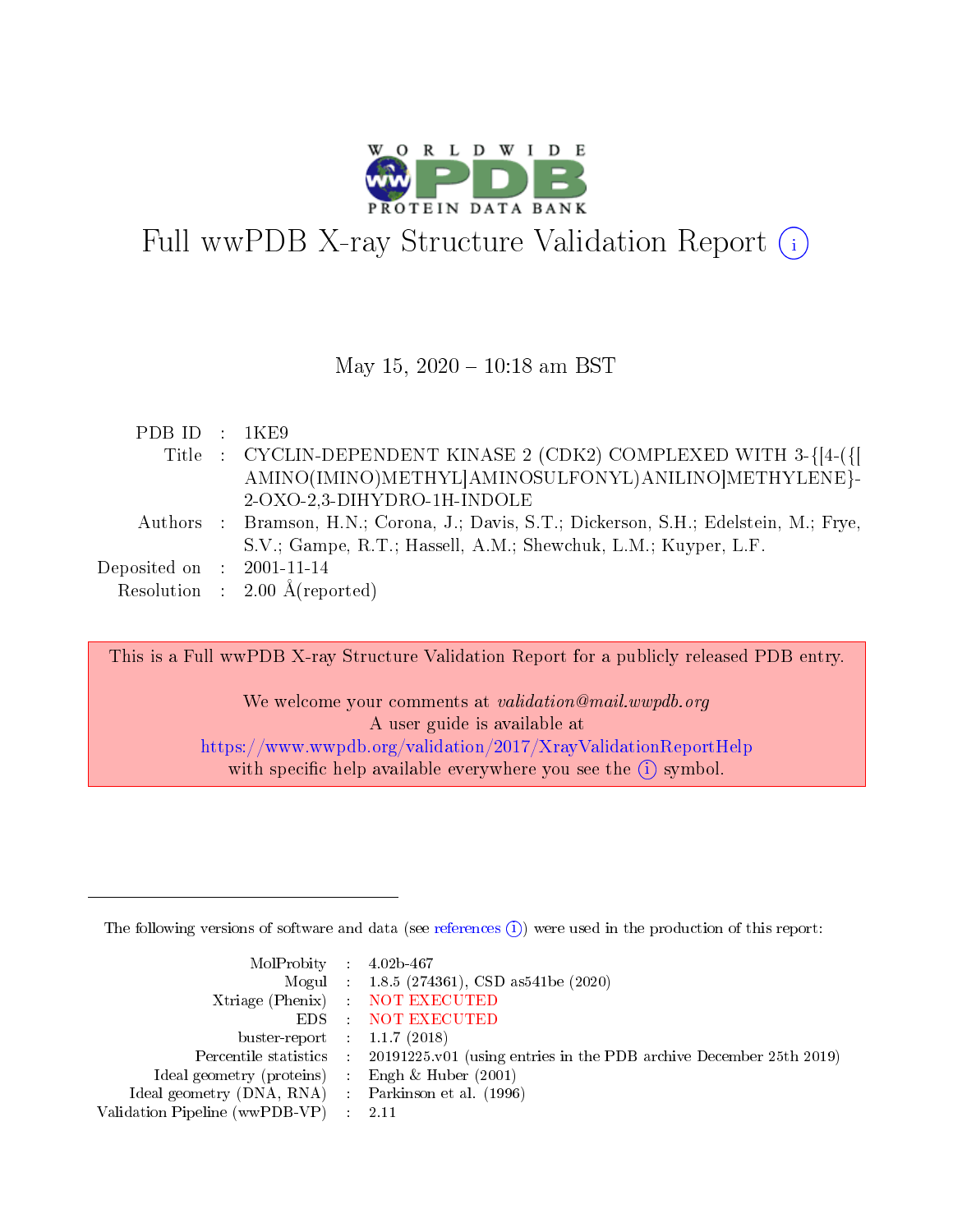# 1 [O](https://www.wwpdb.org/validation/2017/XrayValidationReportHelp#overall_quality)verall quality at a glance  $(i)$

The following experimental techniques were used to determine the structure: X-RAY DIFFRACTION

The reported resolution of this entry is 2.00 Å.

Percentile scores (ranging between 0-100) for global validation metrics of the entry are shown in the following graphic. The table shows the number of entries on which the scores are based.



| Metric                | Whole archive       | Similar resolution                                       |
|-----------------------|---------------------|----------------------------------------------------------|
|                       | (# $\rm{Entries}$ ) | $(\#\text{Entries}, \text{resolution range}(\text{\AA})$ |
| Clashscore            | 141614              | $9178(2.00-2.00)$                                        |
| Ramachandran outliers | 138981              | $9054(2.00-2.00)$                                        |
| Sidechain outliers    | 138945              | $9053(2.00-2.00)$                                        |

The table below summarises the geometric issues observed across the polymeric chains and their fit to the electron density. The red, orange, yellow and green segments on the lower bar indicate the fraction of residues that contain outliers for  $\geq=3$ , 2, 1 and 0 types of geometric quality criteria respectively. A grey segment represents the fraction of residues that are not modelled. The numeric value for each fraction is indicated below the corresponding segment, with a dot representing fractions  $\leq=5\%$ 

Note EDS was not executed.

| Mol | $\cap$ hain | Length | Quality of chain |     |    |
|-----|-------------|--------|------------------|-----|----|
|     |             | 298    | 66%              | 28% | 6% |

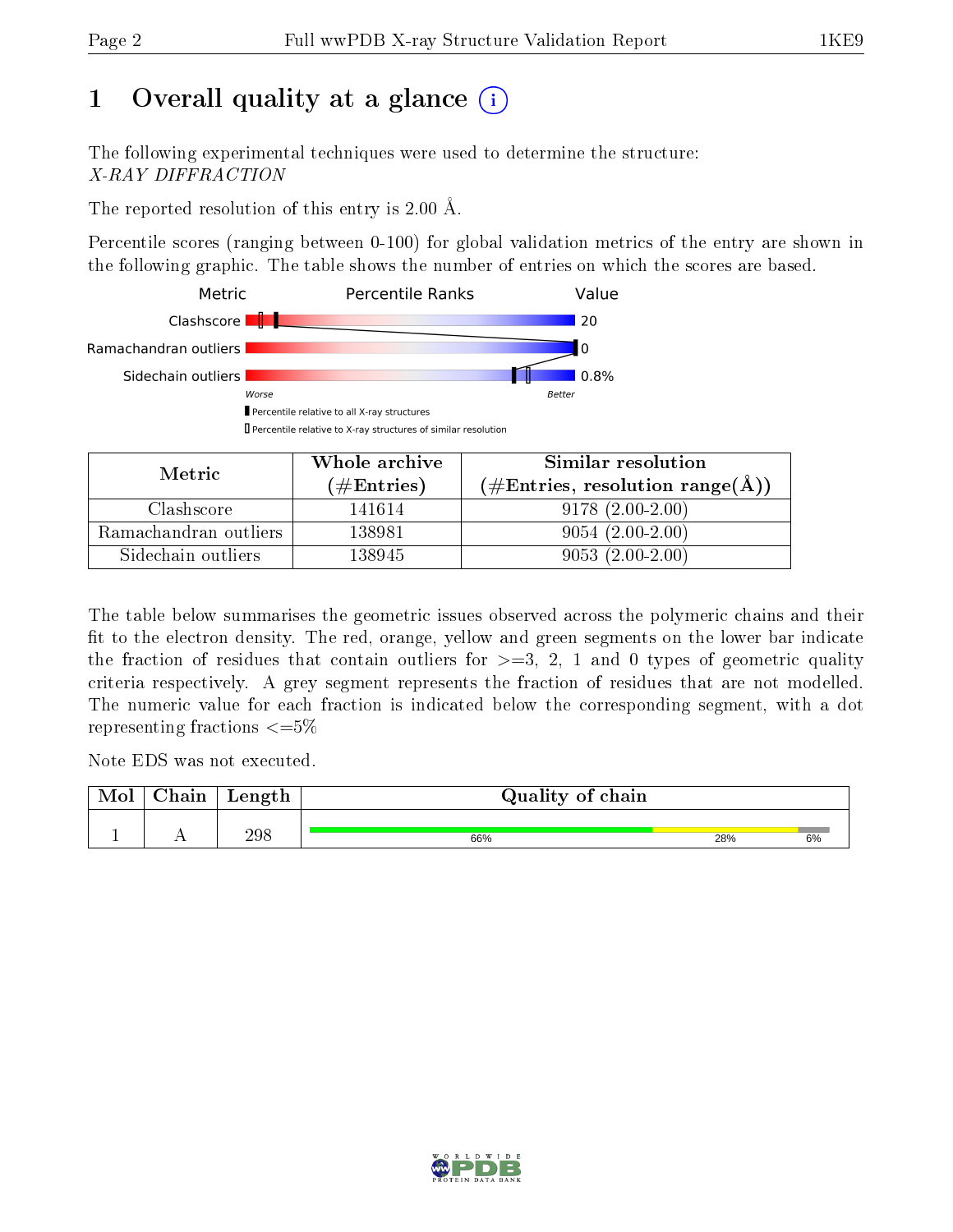# 2 Entry composition (i)

There are 3 unique types of molecules in this entry. The entry contains 2385 atoms, of which 0 are hydrogens and 0 are deuteriums.

In the tables below, the ZeroOcc column contains the number of atoms modelled with zero occupancy, the AltConf column contains the number of residues with at least one atom in alternate conformation and the Trace column contains the number of residues modelled with at most 2 atoms.

Molecule 1 is a protein called Cell division protein kinase 2.

| Mol | Chain | ' Residues |                            |     | Atoms |     |  | $\rm{ZeroOcc}$   $\rm{AltConf}$   $\rm{Trace}$ |  |
|-----|-------|------------|----------------------------|-----|-------|-----|--|------------------------------------------------|--|
|     |       | 281        | $\text{Total}$<br>$2250\,$ | 469 | 380   | 393 |  |                                                |  |

• Molecule 2 is 3-{[4-([AMINO(IMINO)METHYL]AMINOSULFONYL)ANILINO]M ETHYLENE}-2-OXO-2,3-DIHYDRO-1H-INDOLE (three-letter code: LS5) (formula:  $C_{16}H_{15}N_5O_3S$ ).



| Mol | Chain   Residues | Atoms |              |   | $ZeroOcc \mid AltConf$ |  |  |
|-----|------------------|-------|--------------|---|------------------------|--|--|
|     |                  | Total | I CON<br>16. | 5 |                        |  |  |

• Molecule 3 is water.

|  | $\blacksquare$ Mol $\vert$ Chain $\vert$ Residues | Atoms | ZeroOcc   AltConf |  |
|--|---------------------------------------------------|-------|-------------------|--|
|  | 110                                               | Total |                   |  |

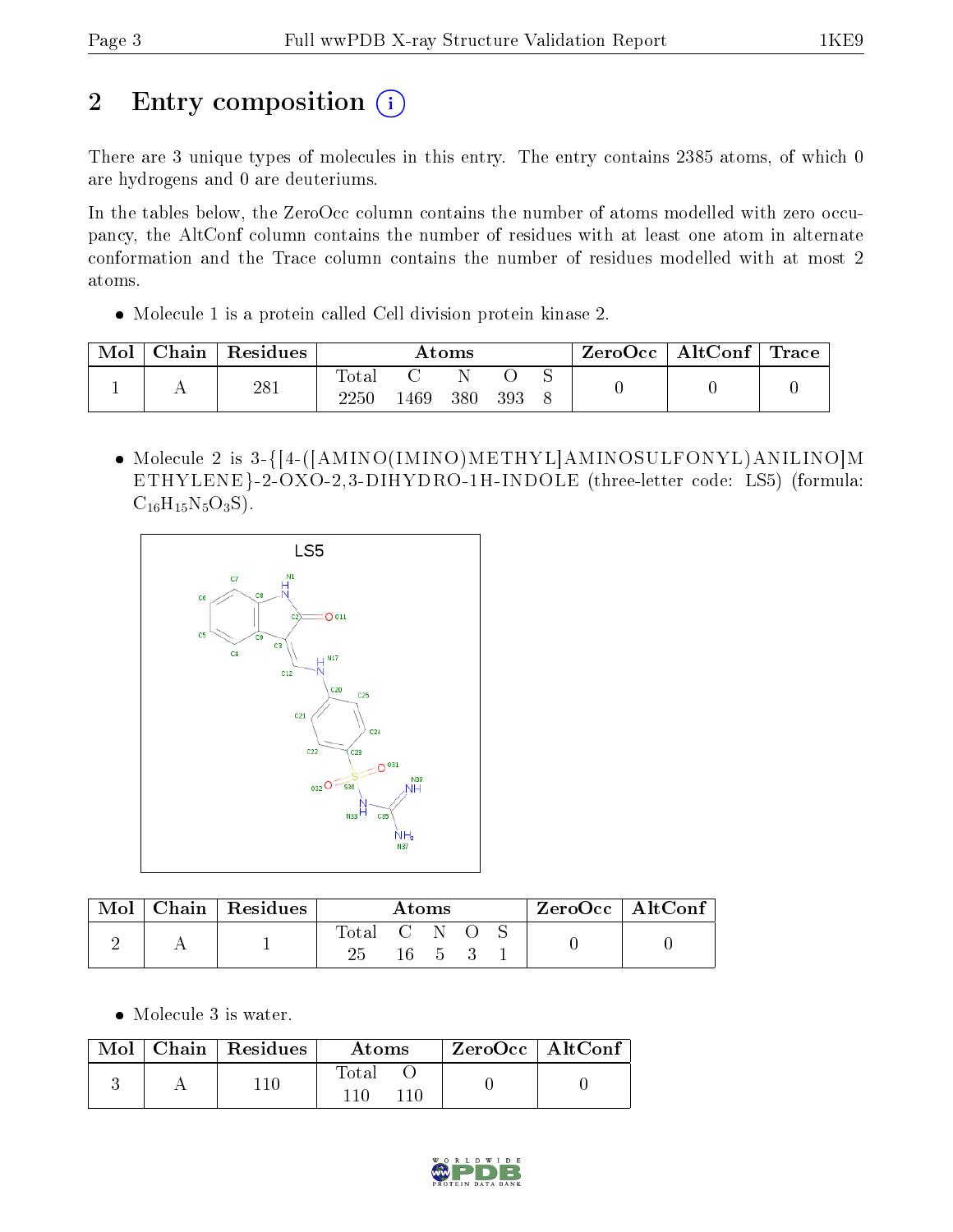# 3 Residue-property plots  $(i)$

These plots are drawn for all protein, RNA and DNA chains in the entry. The first graphic for a chain summarises the proportions of the various outlier classes displayed in the second graphic. The second graphic shows the sequence view annotated by issues in geometry. Residues are colorcoded according to the number of geometric quality criteria for which they contain at least one outlier: green  $= 0$ , yellow  $= 1$ , orange  $= 2$  and red  $= 3$  or more. Stretches of 2 or more consecutive residues without any outlier are shown as a green connector. Residues present in the sample, but not in the model, are shown in grey.

Note EDS was not executed.

• Molecule 1: Cell division protein kinase 2



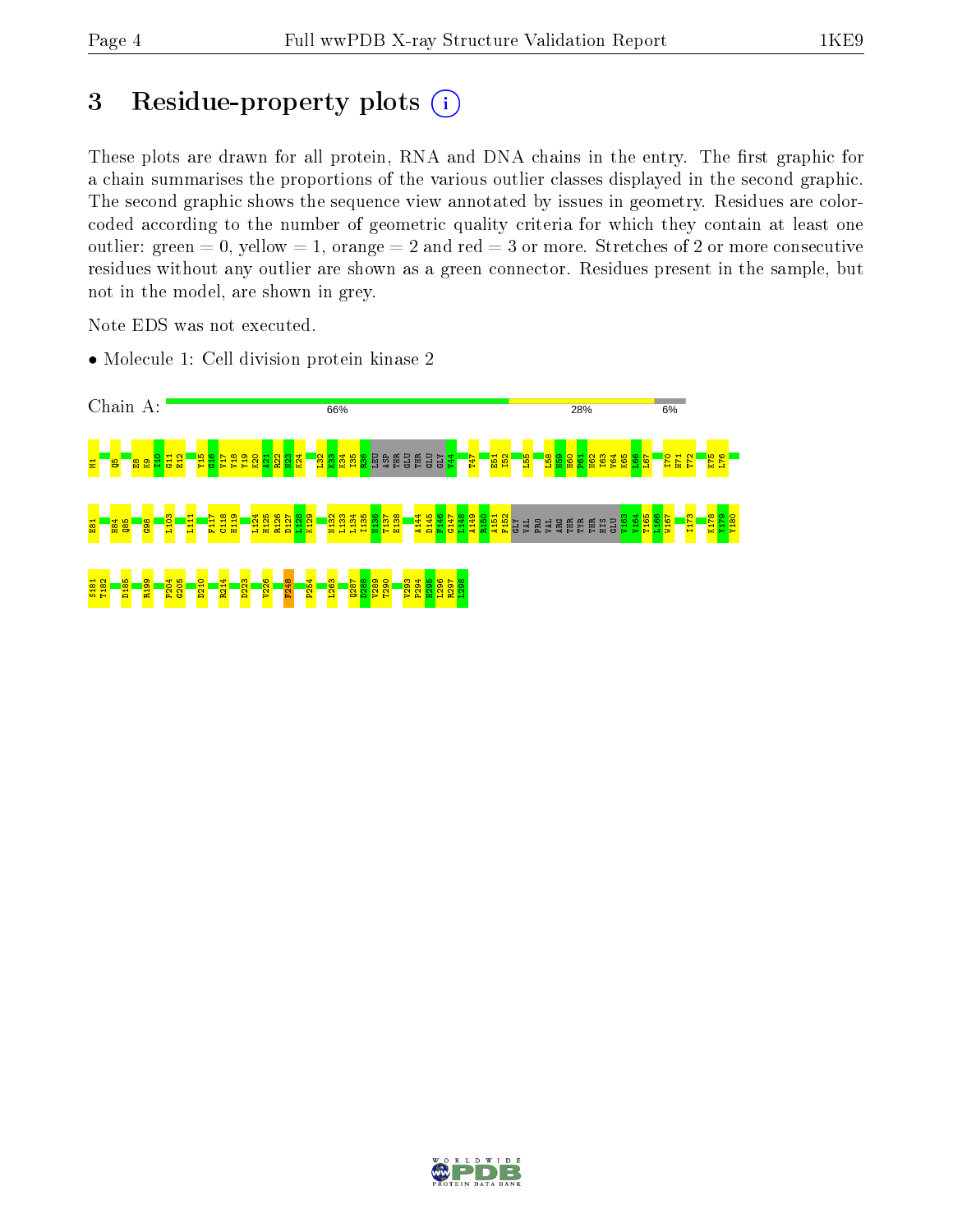# 4 Data and refinement statistics  $(i)$

Xtriage (Phenix) and EDS were not executed - this section is therefore incomplete.

| Property                               | Value                                           | Source    |  |
|----------------------------------------|-------------------------------------------------|-----------|--|
| Space group                            | P 21 21 21                                      | Depositor |  |
| Cell constants                         | 72.45Å<br>73.90Å 54.10Å                         | Depositor |  |
| a, b, c, $\alpha$ , $\beta$ , $\gamma$ | $90.00^\circ$<br>$90.00^\circ$<br>$90.00^\circ$ |           |  |
| Resolution $(A)$                       | 20.00<br>$-2.00$                                | Depositor |  |
| % Data completeness                    | $93.8(20.00-2.00)$                              | Depositor |  |
| (in resolution range)                  |                                                 |           |  |
| $\mathrm{R}_{merge}$                   | 0.05                                            | Depositor |  |
| $\mathrm{R}_{sym}$                     | (Not available)                                 | Depositor |  |
| Refinement program                     | $X-PLOR$ 3.1                                    | Depositor |  |
| $R, R_{free}$                          | 0.203<br>0.238<br>$\mathbf{A}$                  | Depositor |  |
| Estimated twinning fraction            | No twinning to report.                          | Xtriage   |  |
| Total number of atoms                  | 2385                                            | wwPDB-VP  |  |
| Average B, all atoms $(A^2)$           | 30.0                                            | wwPDB-VP  |  |

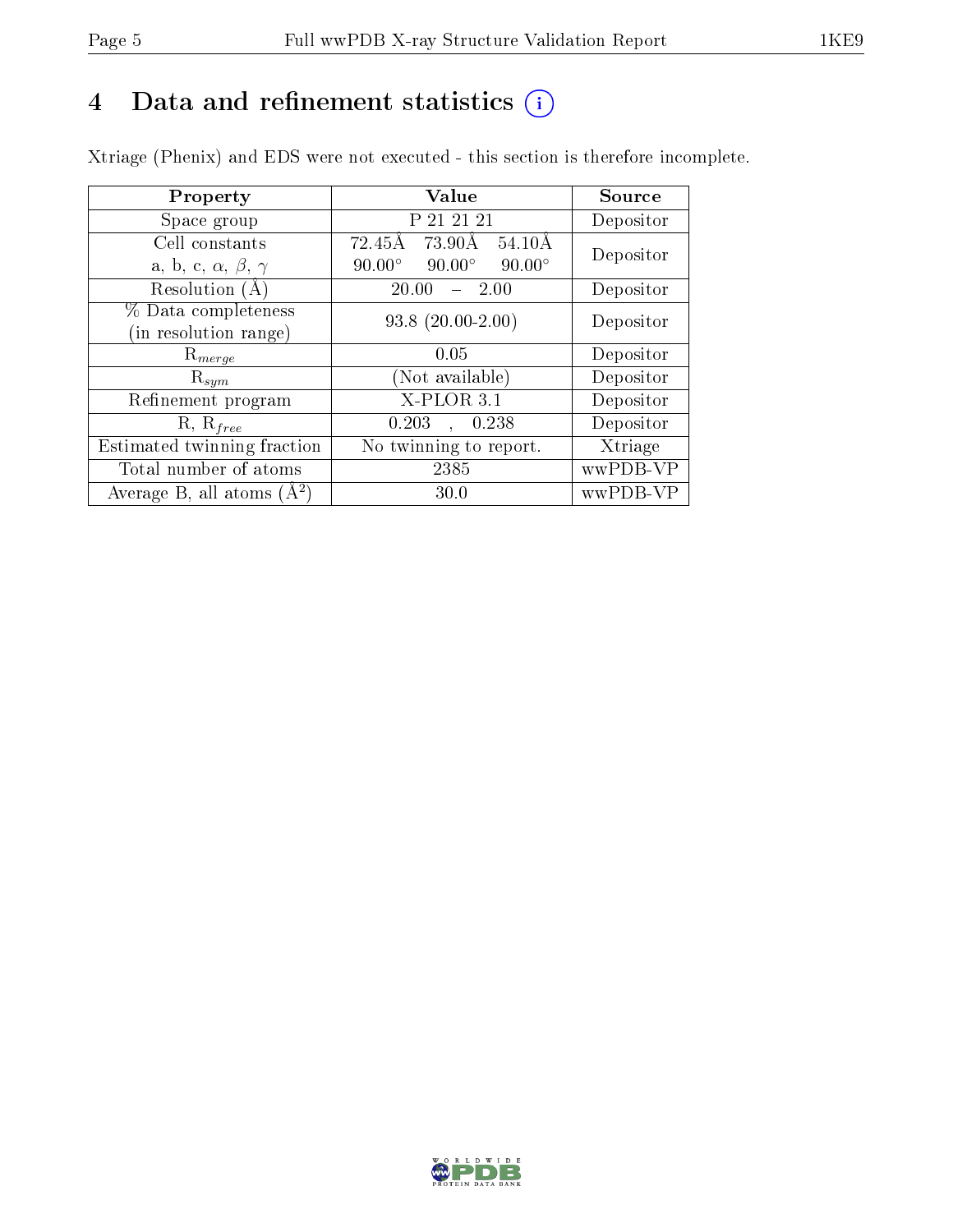# 5 Model quality  $(i)$

## 5.1 Standard geometry  $(i)$

Bond lengths and bond angles in the following residue types are not validated in this section: LS5

The Z score for a bond length (or angle) is the number of standard deviations the observed value is removed from the expected value. A bond length (or angle) with  $|Z| > 5$  is considered an outlier worth inspection. RMSZ is the root-mean-square of all Z scores of the bond lengths (or angles).

| Mol | Chain |      | Bond lengths    | Bond angles |                  |  |
|-----|-------|------|-----------------|-------------|------------------|--|
|     |       | RMSZ | # $ Z  > 5$     | RMSZ        | # $ Z  > 5$      |  |
|     |       | 0.58 | $1/2307(0.0\%)$ | 0.79        | $4/3127$ (0.1\%) |  |

All (1) bond length outliers are listed below:

|  |  |         |         | $\mid$ Mol $\mid$ Chain $\mid$ Res $\mid$ Type $\mid$ Atoms $\mid$ $\mid$ Z $\mid$ Observed(Å) $\mid$ Ideal(Å) $\mid$ |  |
|--|--|---------|---------|-----------------------------------------------------------------------------------------------------------------------|--|
|  |  | . I C-N | $-5.57$ |                                                                                                                       |  |

All (4) bond angle outliers are listed below:

| Mol | Chain | $\operatorname{Res}$ | Type       | Atoms          |      | Observed $(°)$ | Ideal <sup>(o)</sup> |
|-----|-------|----------------------|------------|----------------|------|----------------|----------------------|
|     |       | 32                   | LEU        | $O-C-N$        | 6.59 | 133.24         | 122.70               |
|     |       | 20                   | -LYS -     | N-CA-C   -5.87 |      | 95.14          | 111 00               |
|     |       | 32                   | LEU-       | CA-C-N   -5.58 |      | 104.93         | 117 20               |
|     |       | 84                   | <b>HIS</b> | N-CA-C         | 5.09 | 124.75         | 111 00               |

There are no chirality outliers.

There are no planarity outliers.

### 5.2 Too-close contacts  $(i)$

In the following table, the Non-H and H(model) columns list the number of non-hydrogen atoms and hydrogen atoms in the chain respectively. The H(added) column lists the number of hydrogen atoms added and optimized by MolProbity. The Clashes column lists the number of clashes within the asymmetric unit, whereas Symm-Clashes lists symmetry related clashes.

| Mol |      |  | Chain   Non-H   $H(model)$   $H(added)$   Clashes   Symm-Clashes |
|-----|------|--|------------------------------------------------------------------|
|     | 2250 |  |                                                                  |
|     |      |  |                                                                  |
|     |      |  |                                                                  |

Continued on next page...

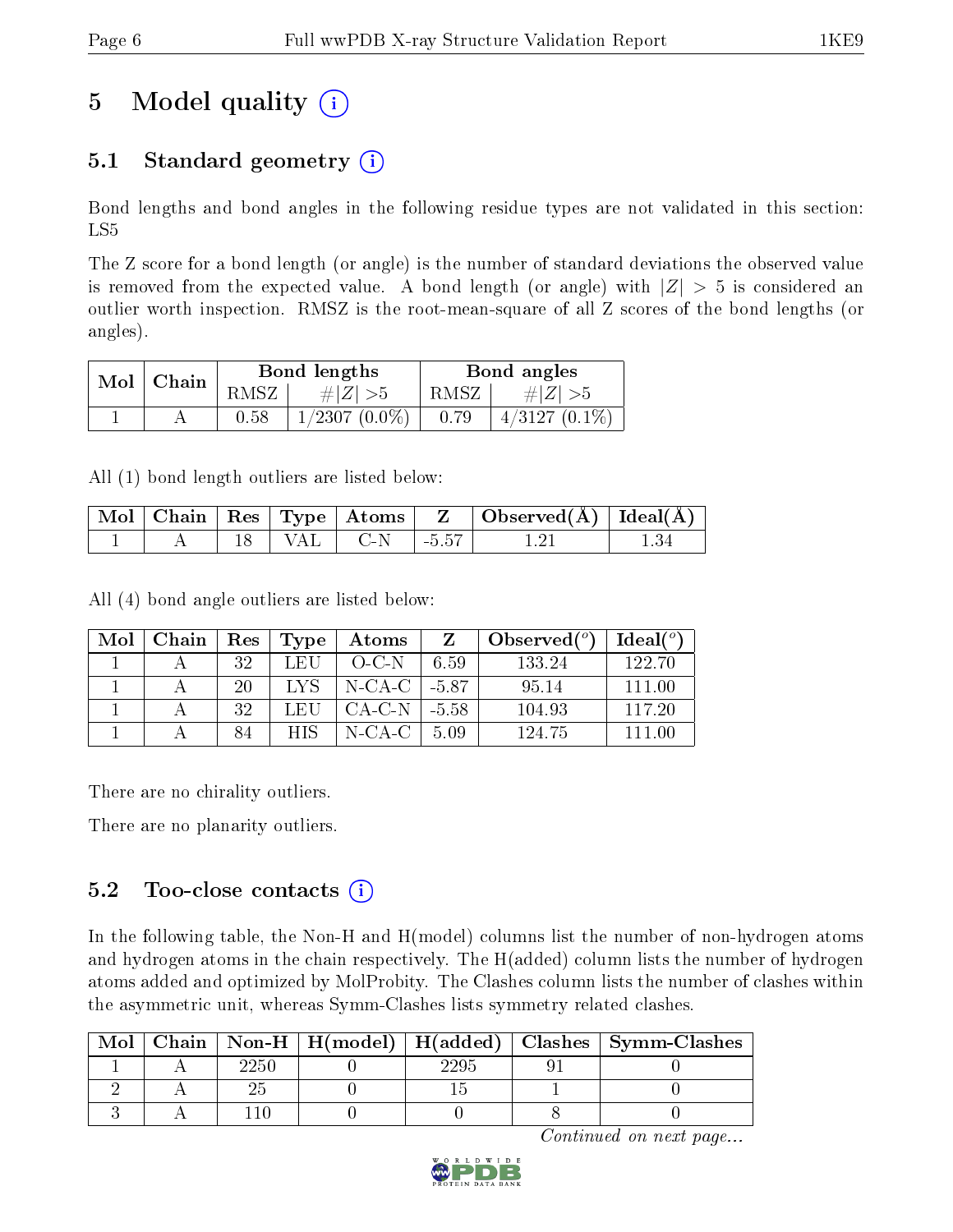Continued from previous page...

|  |      |  | Mol   Chain   Non-H   H(model)   H(added)   Clashes   Symm-Clashes |
|--|------|--|--------------------------------------------------------------------|
|  | 2385 |  |                                                                    |

The all-atom clashscore is defined as the number of clashes found per 1000 atoms (including hydrogen atoms). The all-atom clashscore for this structure is 20.

All (91) close contacts within the same asymmetric unit are listed below, sorted by their clash magnitude.

| Atom-1              | Atom-2            | Interatomic       | Clash             |
|---------------------|-------------------|-------------------|-------------------|
|                     |                   | distance $(A)$    | overlap $(A)$     |
| $1: A:248:$ PHE:CE2 | 1:A:263:LEU:HD23  | 1.70              | 1.25              |
| 1:A:248:PHE:HE2     | 1:A:263:LEU:CD2   | 1.58              | 1.16              |
| 1: A:51: GLU:HG3    | 1:A:151:ALA:HA    | $\overline{1.28}$ | 1.13              |
| 1: A:5: GLN: HB2    | 1: A:24: LYS: HE2 | 1.04              | $\overline{1.03}$ |
| $1: A:248:$ PHE:HE2 | 1:A:263:LEU:HD23  | 0.89              | 1.02              |
| 1: A:5: GLN: CB     | 1:A:24:LYS:HE2    | 1.90              | 0.99              |
| 1: A:51: GLU:HB3    | 1:A:151:ALA:HB2   | 1.50              | 0.91              |
| 1: A:5: GLN: HB2    | 1: A:24:LYS:CE    | 1.98              | 0.90              |
| 1: A:51: GLU:CG     | 1:A:151:ALA:HA    | 2.00              | 0.90              |
| 1: A:64:VAL:HG21    | 1:A:134:LEU:HD12  | 1.58              | $0.86\,$          |
| 1: A:51: GLU:CB     | 1:A:151:ALA:CB    | $\overline{2.55}$ | 0.84              |
| 1:A:124:LEU:CD2     | 1:A:182:THR:HG22  | 2.07              | 0.84              |
| 1:A:125:HIS:HE1     | 1:A:144:ALA:O     | 1.61              | 0.83              |
| 1:A:125:HIS:O       | 1:A:126:ARG:HB2   | 1.81              | 0.80              |
| 1:A:51:GLU:HB3      | 1:A:151:ALA:CB    | $2.11\,$          | 0.79              |
| 1:A:124:LEU:HD22    | 1:A:182:THR:HA    | 1.68              | 0.75              |
| 1: A:98: GLY: HA2   | 1:A:199:ARG:HD3   | 1.70              | 0.74              |
| 1:A:181:SER:HB2     | 3:A:399:HOH:O     | 1.87              | 0.74              |
| 1: A:51: GLU:HB2    | 1:A:151:ALA:CB    | 2.18              | 0.74              |
| 1:A:210:ASP:O       | 1:A:214:ARG:HG3   | 1.89              | 0.73              |
| 1:A:293:VAL:HG22    | 3: A: 382: HOH:O  | 1.87              | 0.73              |
| 1:A:125:HIS:HD2     | 1:A:127:ASP:H     | 1.36              | 0.72              |
| 1:A:51:GLU:HB2      | 1:A:151:ALA:HB1   | 1.72              | 0.71              |
| 1: A:51: GLU:CB     | 1:A:151:ALA:HB2   | 2.19              | 0.68              |
| 1: A:60:HIS:CD2     | 1: A:62: ASN:H    | $\overline{2.12}$ | 0.68              |
| 1:A:70:ILE:CG2      | 1:A:72:THR:HG23   | $\overline{2.23}$ | 0.68              |
| 1:A:297:ARG:NE      | 1:A:297:ARG:HA    | $\overline{2.10}$ | 0.64              |
| 1:A:124:LEU:HD21    | 1: A:182:THR:CG2  | $\overline{2.27}$ | $\overline{0.64}$ |
| $1: A:248:$ PHE:CE2 | 1: A:263:LEU:CD2  | 2.50              | 0.63              |
| 1:A:124:LEU:HD23    | 1:A:182:THR:HG22  | 1.80              | $\overline{0.63}$ |
| 1:A:124:LEU:HD21    | 1:A:182:THR:HG22  | 1.81              | 0.63              |
| 1:A:55:LEU:HD21     | 1:A:147:GLY:HA3   | 1.80              | 0.62              |
| 1: A:51: GLU:CB     | 1:A:151:ALA:H     | $\overline{2.28}$ | $\overline{0.62}$ |

Continued on next page...

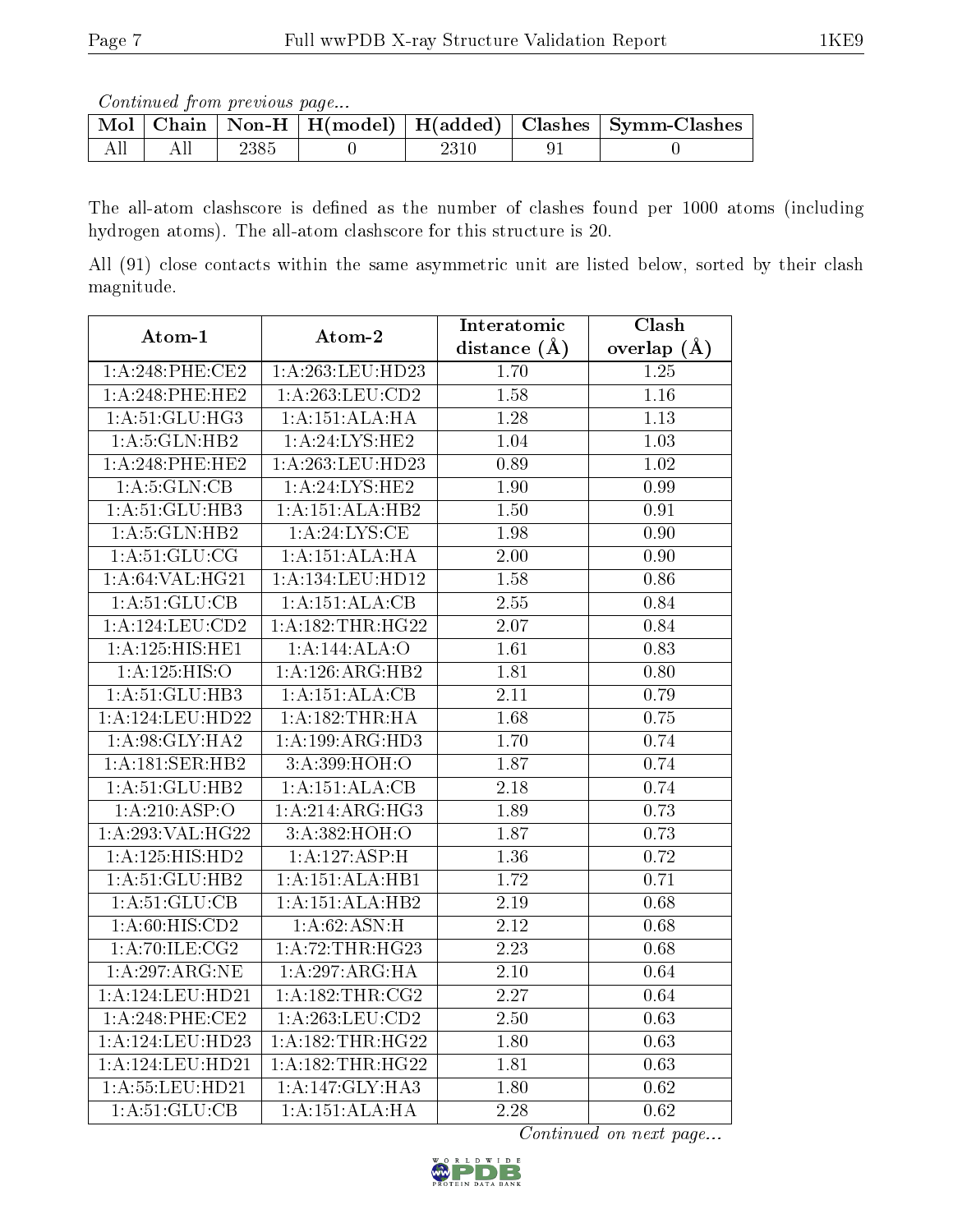| Continued from previous page |                              | Interatomic      | $\overline{\text{Clash}}$ |
|------------------------------|------------------------------|------------------|---------------------------|
| Atom-1                       | Atom-2                       | distance $(\AA)$ | overlap $(A)$             |
| 1: A:178: LYS: HG2           | 3:A:360:HOH:O                | 2.00             | 0.61                      |
| 1: A:60: HIS: HD2            | 1:A:62:ASN:H                 | 1.48             | 0.60                      |
| 1:A:125:HIS:CE1              | 1:A:144:ALA:O                | 2.51             | 0.60                      |
| 1: A:70: ILE: HG23           | 1:A:72:THR:HG23              | 1.86             | 0.57                      |
| 1:A:51:GLU:CB                | 1:A:151:ALA:CA               | 2.83             | 0.57                      |
| 1: A:64:VAL:HG13             | 1: A:81: GLU:HG2             | 1.88             | 0.56                      |
| 1:A:144:ALA:O                | 1:A:145:ASP:HB2              | 2.05             | 0.56                      |
| 1: A: 124: LEU: CD2          | 1: A: 182: THR: CG2          | 2.79             | 0.56                      |
| 1: A:15:TYR:OH               | 1:A:149:ALA:HA               | 2.07             | 0.55                      |
| 1:A:119:HIS:HD2              | 3:A:340:HOH:O                | 1.89             | 0.54                      |
| 1:A:70:ILE:HG22              | 1:A:72:THR:HG23              | 1.89             | 0.54                      |
| 1:A:293:VAL:O                | 1:A:293:VAL:HG23             | 2.09             | 0.52                      |
| 1:A:103:LEU:HD21             | 1:A:294:PRO:HB3              | 1.92             | 0.52                      |
| 1: A:1: MET:SD               | 3:A:386:HOH:O                | 2.60             | 0.51                      |
| 1:A:124:LEU:HD12             | 1:A:126:ARG:HE               | 1.74             | 0.51                      |
| 1: A: 127: ASP: OD2          | 1: A: 129: LYS: NZ           | 2.44             | 0.50                      |
| 1: A:173: ILE: HG12          | 1: A:180: TYR: CD1           | 2.46             | 0.50                      |
| 1:A:22:ARG:HD3               | 3:A:405:HOH:O                | 2.11             | 0.50                      |
| 1: A:58:LEU:HG               | 1: A:117: PHE:HE1            | 1.77             | 0.50                      |
| 1: A:65: LYS:HG2             | 1: A:67:LEU:HD23             | 1.94             | 0.49                      |
| 1:A:125:HIS:O                | 1: A:126: ARG:CB             | 2.57             | 0.49                      |
| 1: A:12: GLU:HG3             | 1: A:17: VAL:HG22            | 1.94             | 0.48                      |
| 1: A:173: ILE: HG12          | 1: A: 180: TYR: CE1          | 2.49             | 0.48                      |
| 1: A:51: GLU:OE1             | 1: A:51: GLU: HA             | 2.13             | 0.48                      |
| 1: A:51: GLU:HB3             | 1:A:151:ALA:CA               | 2.44             | 0.47                      |
| 1: A: 165: THR:O             | 1: A: 165: THR: HG23         | 2.15             | 0.47                      |
| 1: A:52: ILE: HD11           | 1: A: 152: PHE: CE2          | 2.49             | 0.47                      |
| $1:A:70:ILE: \overline{CG2}$ | $1:A:72:THR: \overline{CG2}$ | 2.92             | 0.46                      |
| 1:A:204:PRO:HG3              | 3:A:417:HOH:O                | 2.15             | 0.46                      |
| 1: A:5: GLN:O                | 1: A:5: GLN: HG2             | 2.15             | 0.45                      |
| 1: A:9: LYS: HA              | 1: A: 19: TYR: CD2           | 2.51             | 0.45                      |
| 1: A:9: LYS: HD2             | $1:$ A:11: $GLY:$ N          | 2.32             | 0.44                      |
| 1:A:35:ILE:HG13              | 1: A:76: LEU: HD23           | 1.99             | 0.44                      |
| 1:A:135:ILE:HD12             | 1: A:296:LEU:HD21            | 2.00             | 0.43                      |
| 1:A:119:HIS:HE1              | 1:A:185:ASP:OD2              | 2.01             | 0.43                      |
| 1:A:138:GLU:OE2              | 1: A: 138: GLU:N             | 2.50             | 0.43                      |
| 1: A:34: LYS:NZ              | 1:A:34:LYS:HB3               | 2.34             | 0.43                      |
| 1: A:205: GLY:HA2            | 1:A:214:ARG:HD2              | 2.01             | 0.42                      |
| 1: A:47:THR:O                | 1: A:51: GLU:HG2             | 2.20             | 0.42                      |
| 1: A:58:LEU:HA               | 1: A:58: LEU: HD12           | 1.76             | 0.42                      |
| 1:A:127:ASP:O                | 1:A:132:ASN:ND2              | 2.53             | 0.42                      |

Continued from previous page.

Continued on next page...

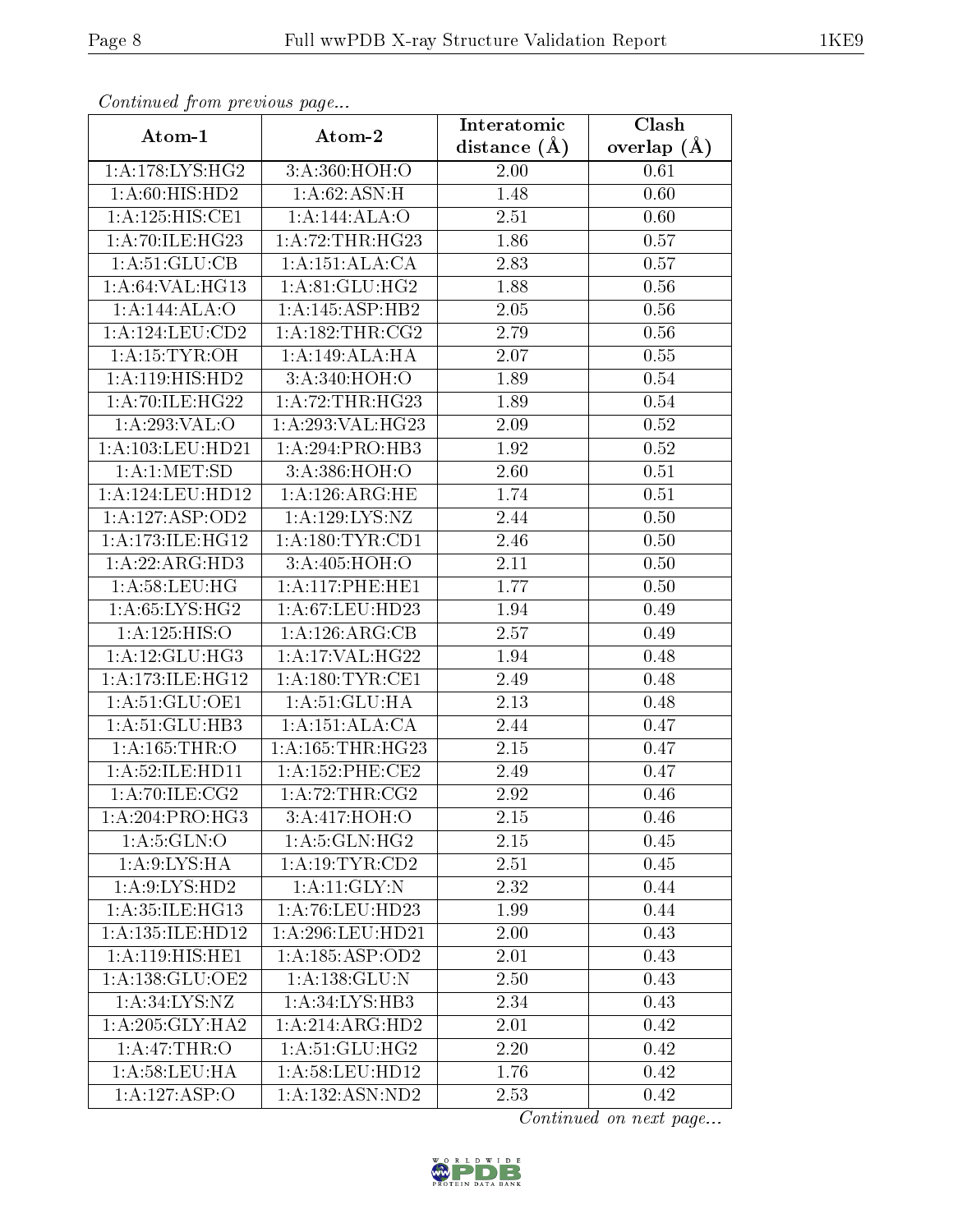| Atom-1               | Atom-2               | Interatomic    | Clash         |
|----------------------|----------------------|----------------|---------------|
|                      |                      | distance $(A)$ | overlap $(A)$ |
| 1: A:297: ARG:CA     | 1:A:297:ARG:NE       | 2.82           | 0.42          |
| 1: A: 223: ASP: OD1  | 1: A:226: VAL:HG22   | 2.19           | 0.42          |
| 1:A:111:LEU:CD2      | 1: A: 133: LEU: HD22 | 2.50           | 0.42          |
| 1: A:98: GLY: CA     | 1: A: 199: ARG: HD3  | 2.45           | 0.41          |
| 1: A: 137: THR: HA   | 1: A:296:LEU:HD12    | 2.02           | 0.41          |
| 1: A: 111: LEU: HD21 | 1: A: 133: LEU: HD22 | 2.02           | 0.41          |
| 1: A:119: HIS: CD2   | 1:A:182:THR:HB       | 2.56           | 0.41          |
| 1: A:289: VAL:HG22   | 1: A:290:THR:N       | 2.35           | 0.41          |
| 1:A:85:GLN:HA        | 2:A:299:LS5:O32      | 2.20           | 0.41          |
| 1: A:8: GLU: HG2     | 1: A:9: LYS:N        | 2.36           | 0.41          |
| 1:A:124:LEU:HD21     | 1: A: 182: THR: HG23 | 2.01           | 0.41          |
| 1: A:9: LYS: HD3     | 1: A:12: GLU:OE2     | 2.20           | 0.40          |
| 1: A:58:LEU:HG       | 1: A:117:PHE:CE1     | 2.56           | 0.40          |
| 1:A:71:HIS:HA        | 1: A:75: LYS:O       | 2.22           | 0.40          |
| 1: A:63: ILE: HD11   | 1: A:118: CYS:SG     | 2.61           | 0.40          |
| 1: A:287: GLN:NE2    | 3:A:398:HOH:O        | 2.54           | 0.40          |
| 1: A: 167: TRP: CD1  | 1: A:204:PRO:HA      | 2.57           | 0.40          |

Continued from previous page...

There are no symmetry-related clashes.

#### 5.3 Torsion angles (i)

#### 5.3.1 Protein backbone (i)

In the following table, the Percentiles column shows the percent Ramachandran outliers of the chain as a percentile score with respect to all X-ray entries followed by that with respect to entries of similar resolution.

The Analysed column shows the number of residues for which the backbone conformation was analysed, and the total number of residues.

| Mol Chain | Analysed                           |  | Favoured   Allowed   Outliers   Percentiles |  |                         |  |
|-----------|------------------------------------|--|---------------------------------------------|--|-------------------------|--|
|           | 275/298 (92%)   267 (97%)   8 (3%) |  |                                             |  | $\vert$ 100 100 $\vert$ |  |

There are no Ramachandran outliers to report.

#### 5.3.2 Protein sidechains  $(i)$

In the following table, the Percentiles column shows the percent sidechain outliers of the chain as a percentile score with respect to all X-ray entries followed by that with respect to entries of similar resolution.

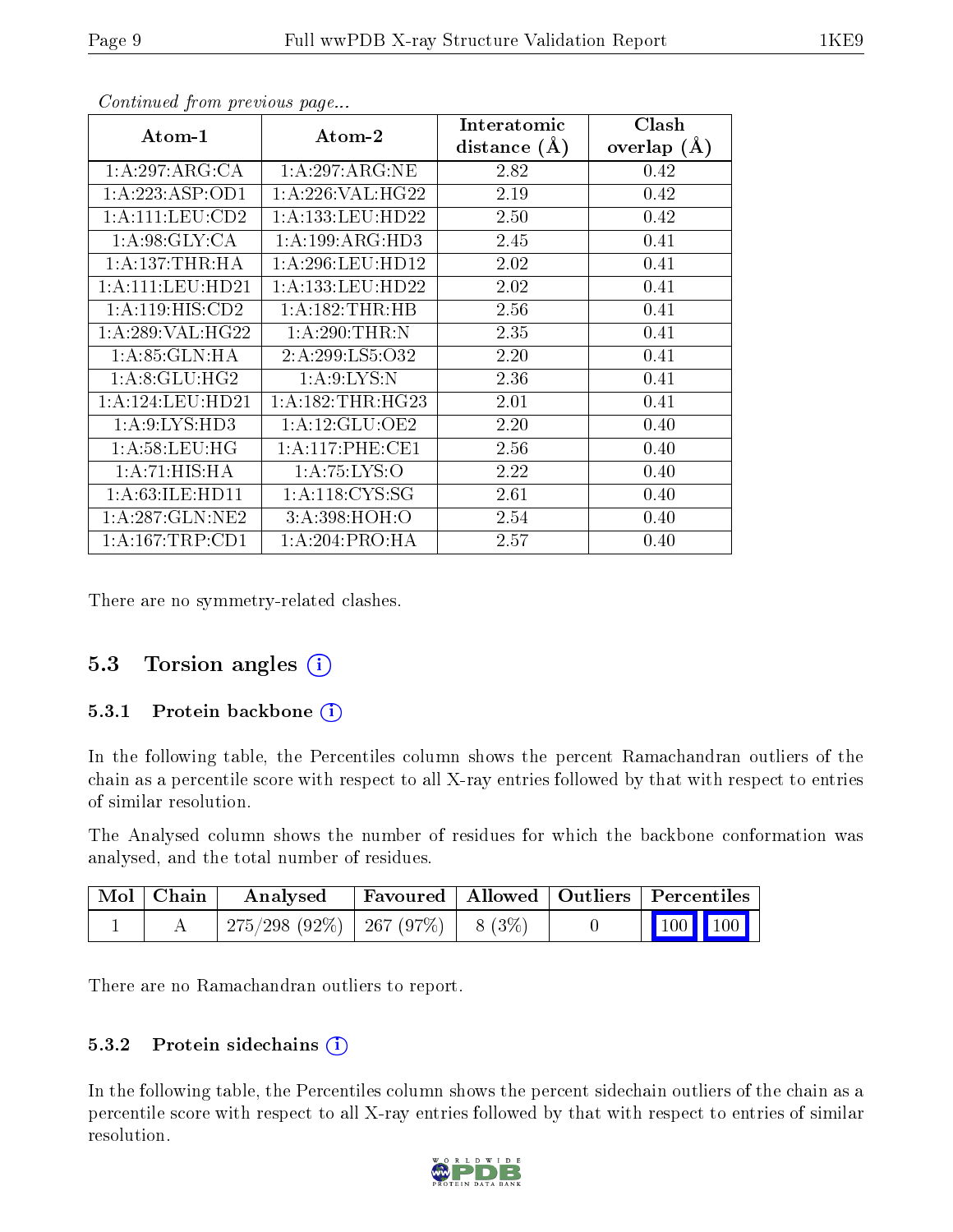The Analysed column shows the number of residues for which the sidechain conformation was analysed, and the total number of residues.

| Mol   Chain | Rotameric   Outliers   Percentiles<br>Analysed                                                                       |  |  |  |
|-------------|----------------------------------------------------------------------------------------------------------------------|--|--|--|
|             | $245/263$ (93\%) $\begin{array}{ c c c c c c c c c } \hline 243 & (99\%) & 2 & (1\%) & 81 & 86 \ \hline \end{array}$ |  |  |  |

All (2) residues with a non-rotameric sidechain are listed below:

| Mol | Chain | Res | <b>Type</b> |
|-----|-------|-----|-------------|
|     |       |     |             |
|     |       |     |             |

Some sidechains can be flipped to improve hydrogen bonding and reduce clashes. All (10) such sidechains are listed below:

| Mol | Chain | Res | Type              |
|-----|-------|-----|-------------------|
|     | А     | 3   | <b>ASN</b>        |
| 1   | А     | 5   | <b>GLN</b>        |
| 1   | А     | 60  | HIS               |
|     | А     | 71  | HIS               |
| 1   | A     | 113 | GLN               |
| 1   | A     | 119 | HIS               |
| 1   | А     | 125 | HIS               |
| 1   | А     | 131 | GLN               |
|     |       | 132 | $\overline{A}$ SN |
|     |       | 246 | GLN               |

#### 5.3.3 RNA (1)

There are no RNA molecules in this entry.

#### 5.4 Non-standard residues in protein, DNA, RNA chains (i)

There are no non-standard protein/DNA/RNA residues in this entry.

#### 5.5 Carbohydrates  $(i)$

There are no carbohydrates in this entry.

#### 5.6 Ligand geometry  $(i)$

1 ligand is modelled in this entry.

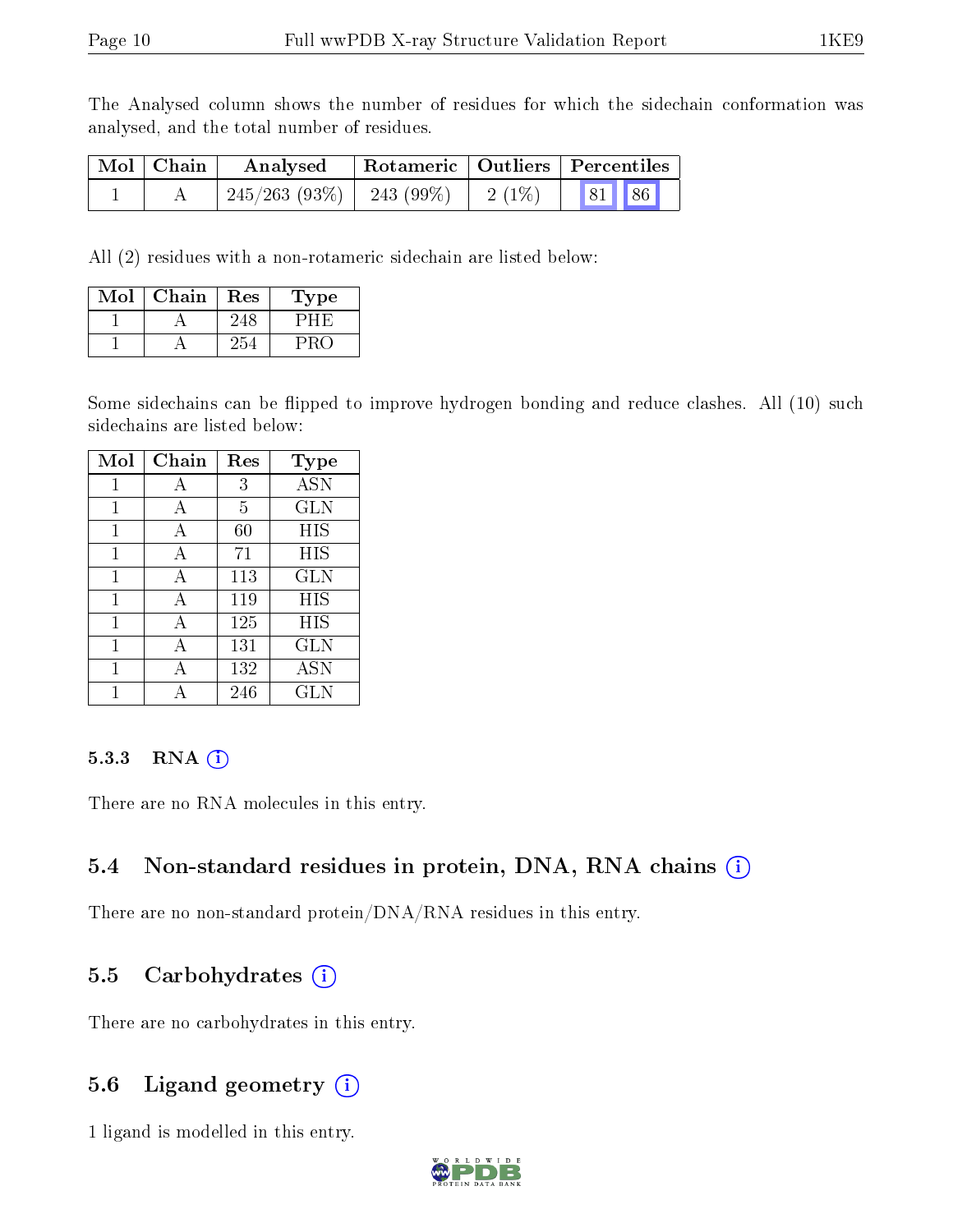In the following table, the Counts columns list the number of bonds (or angles) for which Mogul statistics could be retrieved, the number of bonds (or angles) that are observed in the model and the number of bonds (or angles) that are dened in the Chemical Component Dictionary. The Link column lists molecule types, if any, to which the group is linked. The Z score for a bond length (or angle) is the number of standard deviations the observed value is removed from the expected value. A bond length (or angle) with  $|Z| > 2$  is considered an outlier worth inspection. RMSZ is the root-mean-square of all Z scores of the bond lengths (or angles).

| Mol<br>Type <sub>1</sub> |     | Chain          |     |        | Res        | Link |               | Bond lengths |      | Bond angles |  |  |
|--------------------------|-----|----------------|-----|--------|------------|------|---------------|--------------|------|-------------|--|--|
|                          |     |                |     |        | Counts     | RMSZ | $\# Z $       | Counts       | RMSZ | $\# Z $     |  |  |
|                          | LS5 | $\overline{1}$ | 299 | $\sim$ | 26, 27, 27 | 1.85 | $(15\%)$<br>4 | 36,39,39     | 1.78 | $13(36\%)$  |  |  |

In the following table, the Chirals column lists the number of chiral outliers, the number of chiral centers analysed, the number of these observed in the model and the number defined in the Chemical Component Dictionary. Similar counts are reported in the Torsion and Rings columns. '-' means no outliers of that kind were identified.

|     |     |                          | $\mid$ Mol $\mid$ Type $\mid$ Chain $\mid$ Res $\mid$ Link $\mid$ Chirals $\mid$ Torsions | Rings |
|-----|-----|--------------------------|-------------------------------------------------------------------------------------------|-------|
| LS5 | 299 | <b>Contract Contract</b> | $\frac{4}{14}/\frac{28}{28}$   0/3/3/3                                                    |       |

All (4) bond length outliers are listed below:

| Mol | Chain | $\operatorname{Res}$ | Type            | Atoms                           | Z       | $\Box$ Observed(A) | Ideal(A) |
|-----|-------|----------------------|-----------------|---------------------------------|---------|--------------------|----------|
|     |       | 299                  | LS5             | $C12-N17$                       | 6.65    | 1.48               | 1.32     |
|     |       | 299                  | LS <sub>5</sub> | $C20-N17$                       | $-3.17$ | 1.35               | 1.41     |
|     |       | 299                  | $_{\rm LSS}$    | $C9-C8$                         | $-2.82$ | 1.37               | 1.41     |
|     |       | 299                  | LS <sub>5</sub> | C <sub>12</sub> -C <sub>3</sub> | $-2.33$ | 1.35               | $1.39\,$ |

All (13) bond angle outliers are listed below:

| Mol            | Chain | Res | <b>Type</b>     | Atoms                                             | Z       | Observed $(°)$ | Ideal $(^\circ)$ |
|----------------|-------|-----|-----------------|---------------------------------------------------|---------|----------------|------------------|
| $\overline{2}$ | А     | 299 | LS5             | O31-S30-C23                                       | 4.36    | 113.33         | 107.97           |
| $\overline{2}$ | А     | 299 | LS <sub>5</sub> | $C4-C9-C8$                                        | 3.23    | 122.30         | 118.83           |
| $\overline{2}$ | А     | 299 | LS <sub>5</sub> | O32-S30-C23                                       | $-3.14$ | 104.10         | 107.97           |
| $\overline{2}$ | А     | 299 | LS <sub>5</sub> | $O11-C2-C3$                                       | $-3.02$ | 123.74         | 127.71           |
| $\overline{2}$ | А     | 299 | LS5             | $C7-C8-C9$                                        | $-2.58$ | 119.61         | 122.19           |
| $\overline{2}$ | А     | 299 | LS <sub>5</sub> | $C8-N1-C2$                                        | $-2.51$ | 109.80         | 111.38           |
| $\overline{2}$ | А     | 299 | LS <sub>5</sub> | C <sub>23</sub> -S <sub>30</sub> -N <sub>33</sub> | $-2.40$ | 102.34         | 105.97           |
| $\overline{2}$ | А     | 299 | LS5             | $C4-C9-C3$                                        | $-2.31$ | 129.58         | 133.78           |
| $\overline{2}$ | А     | 299 | LS <sub>5</sub> | C3-C12-N17                                        | $-2.28$ | 119.76         | 123.92           |
| $\overline{2}$ | А     | 299 | LS5             | $C8-C9-C3$                                        | 2.24    | 108.10         | 106.64           |
| $\overline{2}$ | А     | 299 | LS5             | $C9-C3-C2$                                        | $-2.18$ | 104.05         | 105.30           |
| $\overline{2}$ | А     | 299 | LS5             | $C3-C2-N1$                                        | 2.12    | 108.07         | 106.88           |
| 2              | А     | 299 | LS <sub>5</sub> | C <sub>24</sub> -C <sub>23</sub> -S <sub>30</sub> | 2.06    | 122.00         | 119.77           |

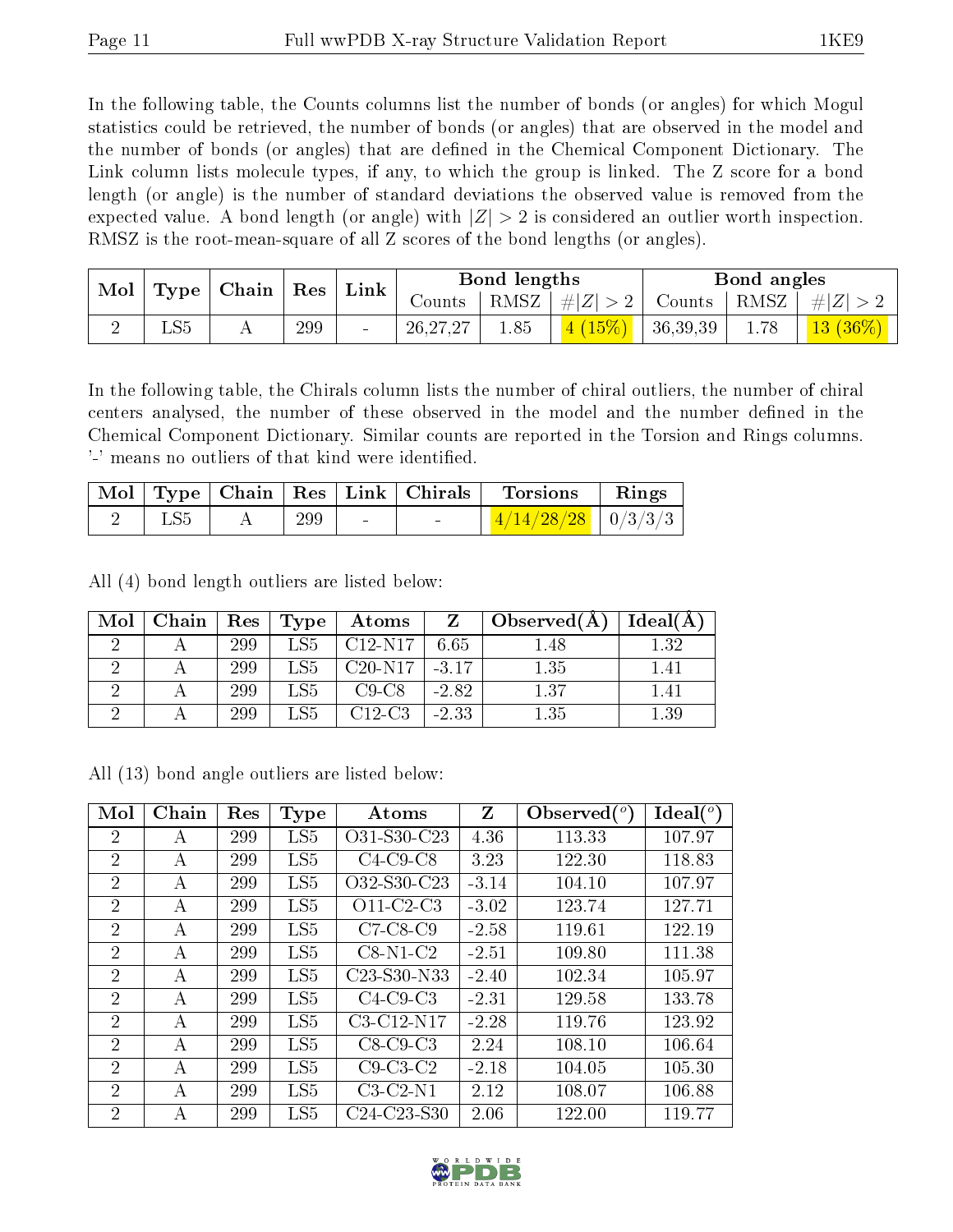There are no chirality outliers.

All (4) torsion outliers are listed below:

| Mol      | Chain | Res | Type | Atoms                                                              |
|----------|-------|-----|------|--------------------------------------------------------------------|
| 9        |       | 299 | LS5  | $C22-C23-S30-C32$                                                  |
| $\Omega$ |       | 299 | LS5  | $C24-C23-S30-C32$                                                  |
| 2        |       | 299 | LS5  | C <sub>22</sub> -C <sub>23</sub> -S <sub>30</sub> -N <sub>33</sub> |
| $\Omega$ |       | 299 | LS5  | C24-C23-S30-N33                                                    |

There are no ring outliers.

1 monomer is involved in 1 short contact:

|  |     |     | Mol   Chain   Res   Type   Clashes   Symm-Clashes |
|--|-----|-----|---------------------------------------------------|
|  | 299 | LS5 |                                                   |

The following is a two-dimensional graphical depiction of Mogul quality analysis of bond lengths, bond angles, torsion angles, and ring geometry for all instances of the Ligand of Interest. In addition, ligands with molecular weight > 250 and outliers as shown on the validation Tables will also be included. For torsion angles, if less then 5% of the Mogul distribution of torsion angles is within 10 degrees of the torsion angle in question, then that torsion angle is considered an outlier. Any bond that is central to one or more torsion angles identified as an outlier by Mogul will be highlighted in the graph. For rings, the root-mean-square deviation (RMSD) between the ring in question and similar rings identified by Mogul is calculated over all ring torsion angles. If the average RMSD is greater than 60 degrees and the minimal RMSD between the ring in question and any Mogul-identified rings is also greater than 60 degrees, then that ring is considered an outlier. The outliers are highlighted in purple. The color gray indicates Mogul did not find sufficient equivalents in the CSD to analyse the geometry.



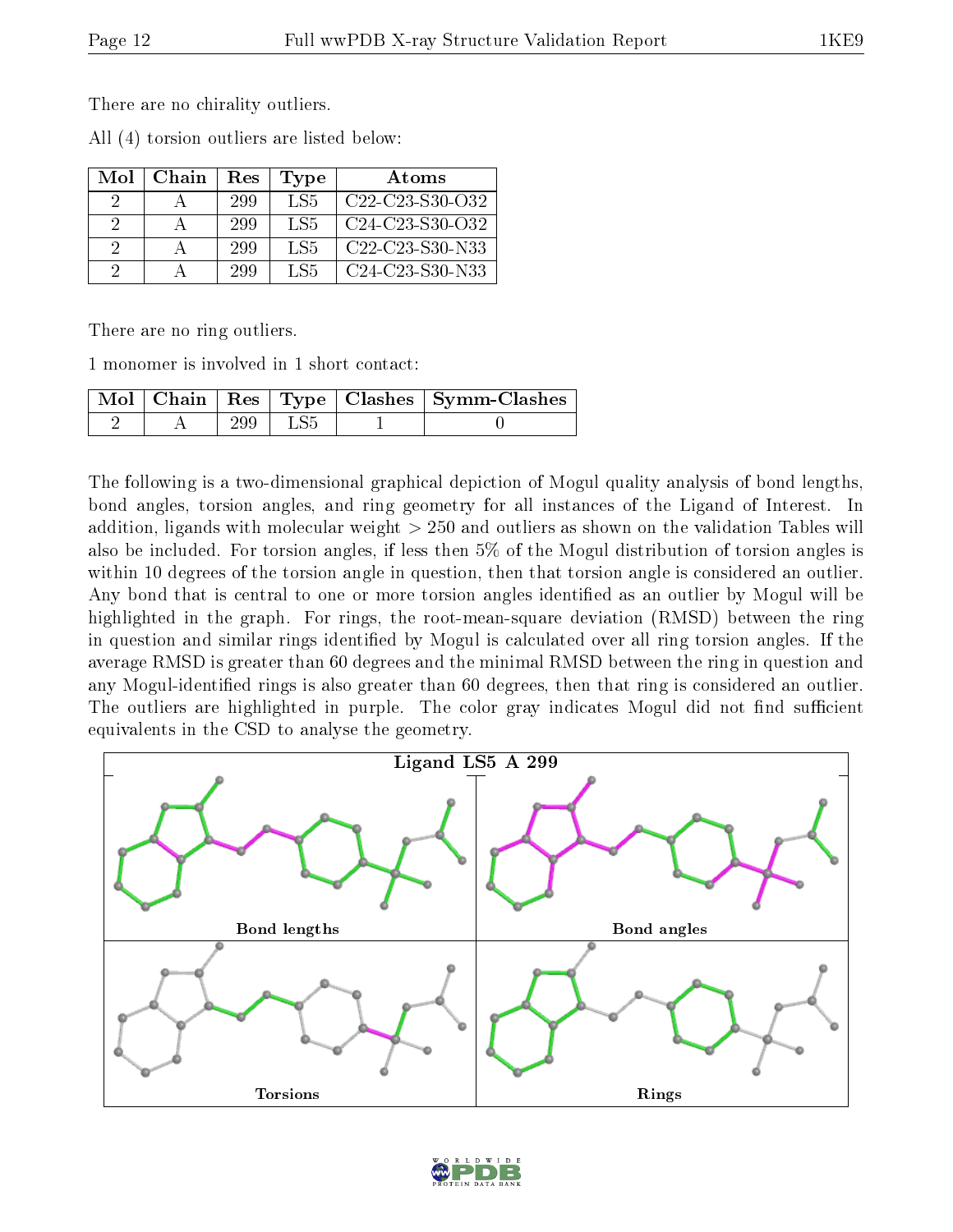## 5.7 [O](https://www.wwpdb.org/validation/2017/XrayValidationReportHelp#nonstandard_residues_and_ligands)ther polymers (i)

There are no such residues in this entry.

## 5.8 Polymer linkage issues (i)

There are no chain breaks in this entry.